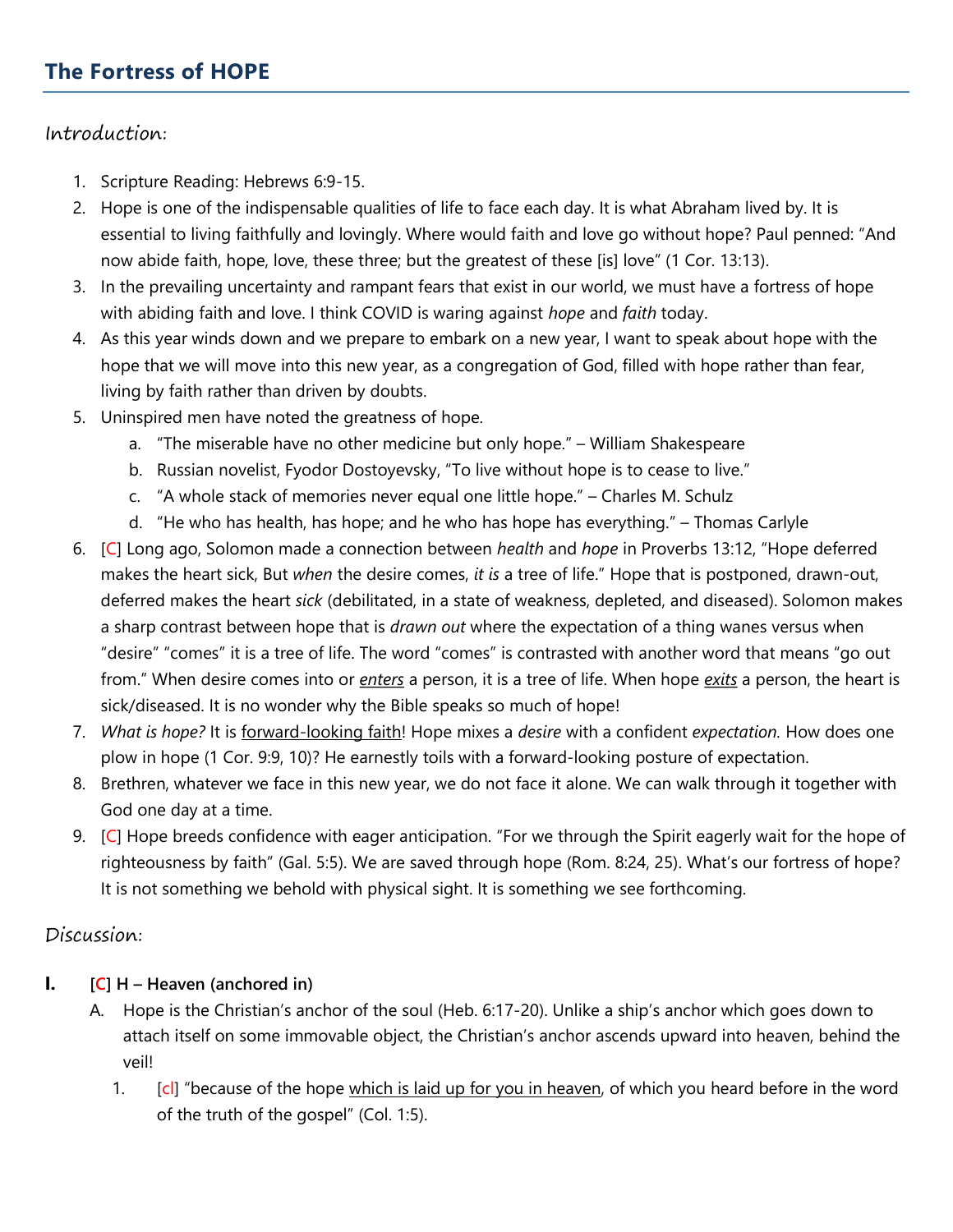#### The Fortress of Hope Steven J. Wallace Steven J. Wallace Steven J. Wallace Steven J. Wallace

- 2. Our anchor must be firmly attached to our immovable Savior in heaven far above the storms of life here: the cancers, diseases, disasters, deaths, wars, and tumults. Never transpose the problems, the uncertainty, or the chaos that exists here into heaven. It doesn't exist there.
- 3. [C] What does an anchored hope look like? Because our world appears out of control doesn't mean the governor of the universe has lost control. Christians needed comfort when they faced a raging world that hated them and we need to see the same important themes developed in the book of Revelation for facing any crisis today.
	- a) [cl] Revelation 15:1-4 shows us where heavenly hope takes us—the ultimate victory of saints who are faithful until death. John's image of something like the sea of glass is mingled with fire. Hope is not some easy wish list; it is imparted by God's power and forged through fire. Perhaps the fire here is of God's wrath…but I think more so it represents the fiery trials that came upon the saints reflected in the sea of glass (cf. 1 Pet. 4:12). The "sea" in Revelation symbolizes separation in much of the same ways that the seas separate people on earth.
	- b) Revelation will not permit forced literal interpretations as such would require the sea to put out the fire or the fire to evaporate the sea. It is symbolic language to view the victory of faithful saints standing on the sea of glass. Regardless of what trials the Roman government poured upon Christians as is referenced in chapter 13 with economic sanctions, torture, intimidation, war, promoting the practice of false worship, death, etc. these Christians here had overcome. Death does not separate the saint from God. It separates the saint from the suffering associated with this life (Matt. 10:26-31).
	- c) How is it that these can stand on this sea as victors? Notice what they are carrying (15:2). Here we find a very practical solution given to us from the Bible to deal with our problems…they have the harps of God!
	- d) So what does this mean for us today?
		- (1) [cl] We find that one of the components of a heavenly anchored hope is where the anchor's cables are fashioned by something vitally important for the church and every heaven-bound Christian...worship (15:3). Revelation consistently moves the suffering saint to draw nearer to God in worship. Resist the tendency to alienate yourself from the worship services. Deny the world's accusation that charges worship as a waste of time. Revelation portrays worship as the solution to the world's problems and adversities! This may sound surprising to those who take worship for granted.
	- e) Overcoming the world's problems is not facing them alone or with worldly weapons, or worldly wisdom, but rather with true worship.
		- (1) Revelation frequently ties worship to God's unfolding plans (4:9-11; 5:1-10).
		- (2) Worship enables us to refocus on our victory, on our God, on our God's plan, work, and power (15:3-5).
		- (3) God is seen as answering the worshipers with angels coming out of the temple with the seven plagues pouring out the bowls of wrath (15:5-16:1).
	- f) Worship is God's simple and powerful remedy for the saint to overcome Satan and his efforts.
	- g) However, when some suffer, worship is neglected or put off altogether, left behind, replaced with some worldly substitute. When our faith is troubled, let's run to worship and pour out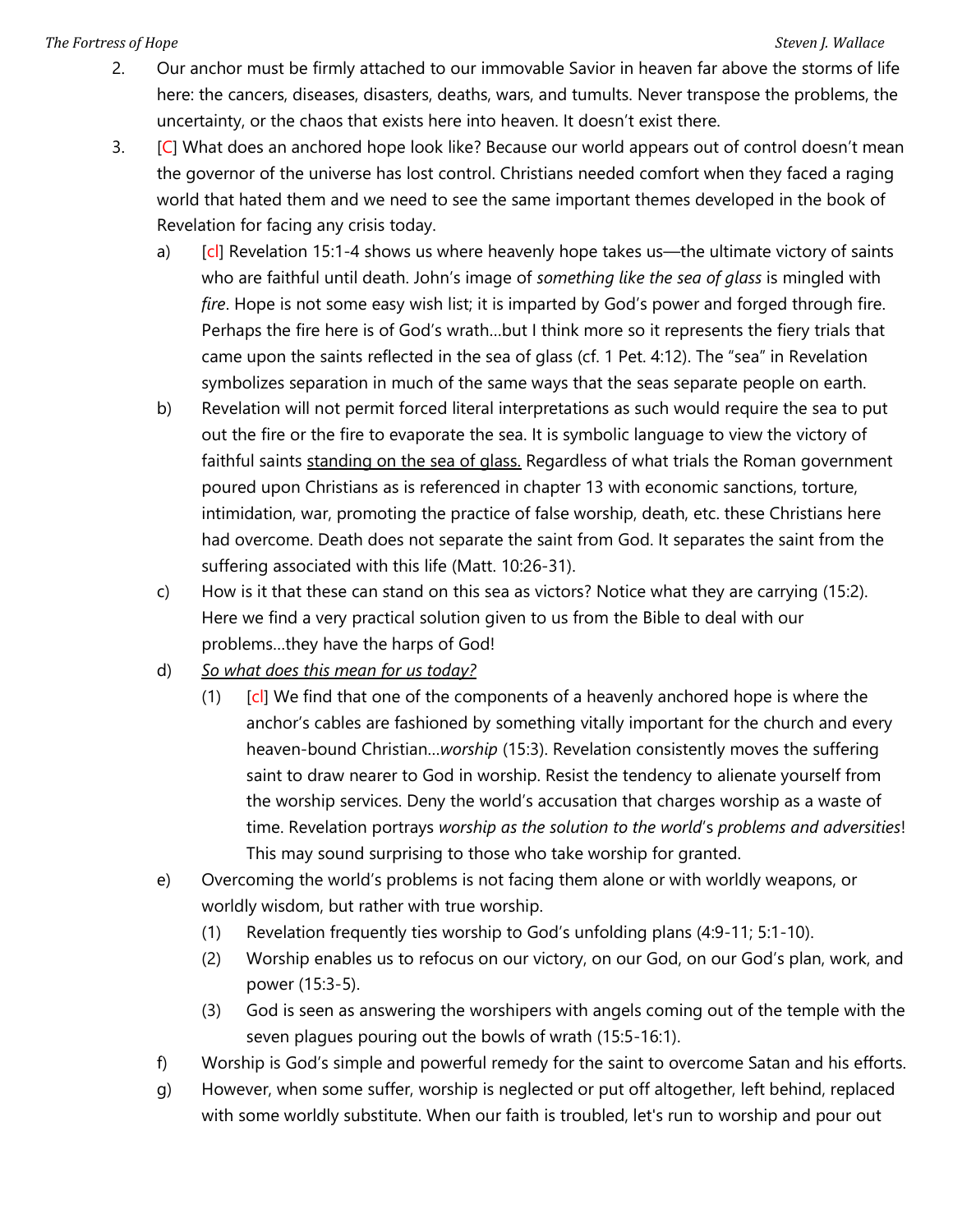our prayers unto Him and let Him work out His plan. Let's worship and focus on God's person, power, and promises.

- h) [C] We can know at any given time, regardless of the circumstances that surround our lives, that God has a plan and is working for us, not against us (Rom. 8:28).
- B. [C] Our hope does not fade away into death and defeat by suffering. It is living through the resurrection of Christ. It ascends behind the veil anchored into heaven's tableland (1 Pet. 1:3-5).

Consider God's "abundant mercy" (1 Pet. 1:3). He is not some tyrant lurking over your shoulder and waiting to pulverize you in failure but wants you to win. He is pleading with you, throwing you the lifeline. He has provided abundant mercy for you to be saved. Abundant intensifies His mercy like "great" intensifies the multitude in Revelation 7:9.

[C] Will you take advantage of His plan by obeying the gospel in baptism (1 Pet. 3:21, 22). As our hope is living through the resurrection of Christ, so baptism saves us through the resurrection of Christ. - sermon break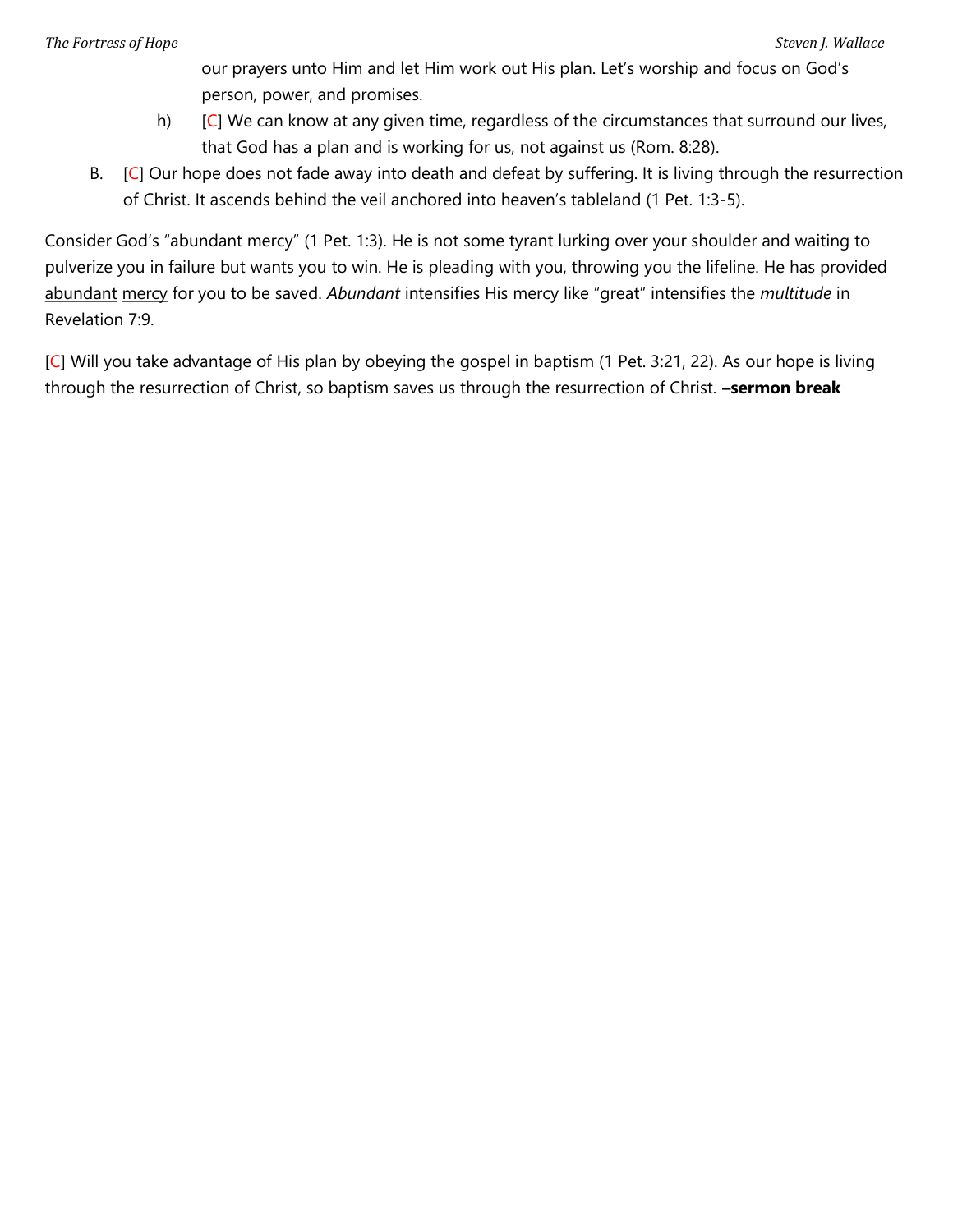#### The Fortress of Hope Steven J. Wallace Steven J. Wallace Steven J. Wallace Steven J. Wallace

Title Chart – Roman. 8:24. In studying "hope" acrostically, we found heaven as a fitting component of the fortress. [C] It is where the Christian's hope is anchored. It rises above the storms and the fiery trials found on earth above the sea of glass unto the presence of God. Being anchored in heaven, it is connected to an imperishable reality found in eternity and is not subject to being stolen or rust (see Matt. 6:19-21).

[C] While the hope is anchored in heaven, it is established in God's only Son. Hope has to have reason and the reason for a better life is found in the life of God's only Son as He lived and suffered the loss of great things to make us rich in eternity.

#### II. O – Only Son (established in)

- A. John 3:16; 14:1-3.
- B. Hebrews 3:1-6. Christ, God's Son is over the house and we are that house "if" we hold fast with confidence! The rejoicing of hope is connected to the confidence we have.
- C. Paul's hope of the resurrection was connected to and argued from the resurrection of Christ (Acts 13:22-33; 24:15; 26:6-8).
- D. How confident can we be in the resurrection of the Son of God? What reasons do we have to believe in its historicity? Something happened that led to the change in how we reference time (BC & AD). If not connected to Jesus of Nazareth, what? What facts about His resurrection give us hope? [C]
	- 1. Predicted in Scripture (Psa. 16:9, 10). Christ, Himself predicted it (Matt. 16:21).
	- 2. Presented alive to many witnesses after He was put to death (Acts 1:3).
	- 3. Preached by the witnesses first in the very city where He was crucified (Acts 2:14, 22-24).
	- 4. Proven by the apostles. In performing miracles and by raising the dead (Acts 3:1-16; 9:32-42).
		- a) Historical note on  $Lydda$ : the birthplace of the legendary Saint George of England. "Its modern name is Ludd. The so-called patron saint of England, St. George, is said to have been born here" (Easton's Revised Bible Dictionary).
		- b) Historical note on *Joppa*: One of the oldest towns in the world (Fausset's Bible Dictionary). It is a city that was built and destroyed many times throughout its history (New and Concise Bible Dictionary). It was the seaport city of Jerusalem where cedar logs were imported from Lebanon for both Solomon's and Zerubbabel's temples (2 Chon. 2:16; Ezr. 3:17). Was the place where Jonah tried to run away from God (Jon. 1:3). Here a beloved woman died and was raised to life. Here Peter received the vision to know that the gospel is for all nations.

# Conclusion:

The Jerusalem gospel was preached here by Peter and the shores of Joppa give us a glimpse of what we look forward to in hope. Where death robbed the community of a beloved and benevolent woman, we anticipate the joy that was restored to these brethren when Tabatha was raised from the dead. When the Lord visits us again in person at His second coming He shall raise all the dead and bring greater joy to us than what can be found in this life (1 Thess. 4:13-18). He will bring us into His Father's place where there will be no more death, departure, disease, or disasters.

[C] Will you take the Lord's justification that is offered through His Only Son? Will you repent of your sins and be baptized into the kingdom of the Son of His love (Col. 1:12-14, 27; 2:12-14). Will you let Bible hope motivate you to obey the gospel today?